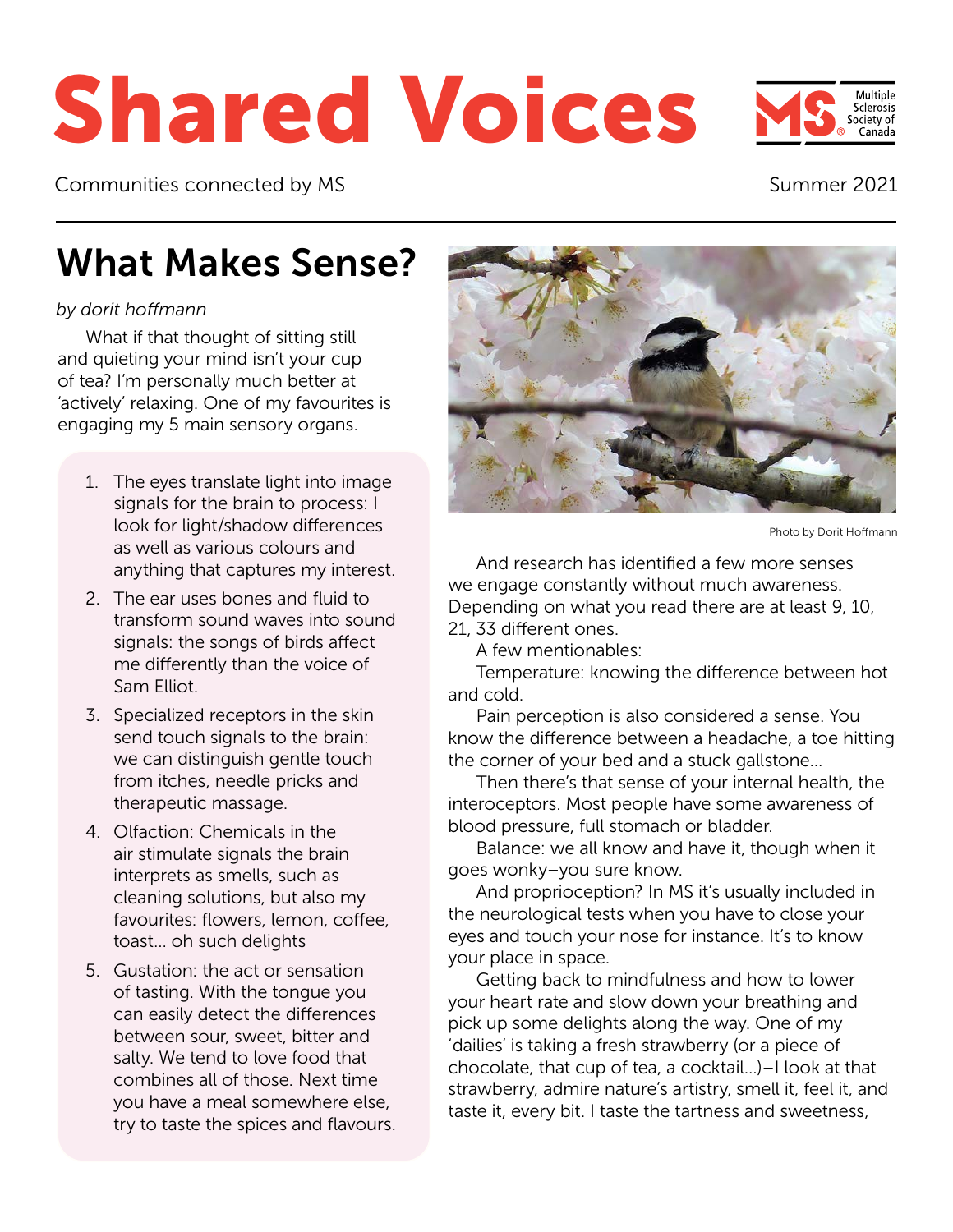#### EDITORIAL

### **Tomorrow**

#### *by brenda worthington*

Freedom. What does it mean to you right now? Someone recently asked, "If tomorrow you wake up and everything is the way you want it. What would that look like? How would you live your life?"

I've read that self-help query many times, but this time it stuck. Hmm. I would live in a covid-free world and be ablebodied. What about you? What does freedom look like? Have you made concessions this last year and found life surprisingly good? Or are you chafing at the bit? Hang in there. We're doing it together!

#### Cont'd from page one

feel the texture, the crunch of the little seeds, and like a fine wine, I breathe out while it's still resting on my pallet to get the full bouquet of aromas. And every day I'm determined to hear a bird sing, look at the intricate design of a plant, such as a daisy and I'm sure it'll be a 'he loves me' with all the little petals. And see the dew



Photo by Dorit Hoffmann

drops like diamonds on the grass. Now I will make sure I feel my feet on the grassy or hard ground, perhaps standing on one leg to include my senses of balance and proprioception. So many ways to live in the moment and appreciate.

Another suggestion by Anxiety Canada: Simple mindfulness is to notice what you are experiencing right now through your five senses: sound, sight, touch, taste, and smell.

Take a few slow breaths and ask yourself:

- What are three things I can hear? (clock on the wall, car going by, music)
- What are three things I can see? (table, lamp, that person walking by)
- What are three things I can feel? (chair under me, the floor under my feet, my phone in my pocket)
- What are three things that I can **smell**? (flowers in the room, the laundry detergent, the soap on my hands)

• What are three things I can taste? (my tea, a cracker, a grape) Think of these answers to yourself slowly, one sense at a time. It is impossible to do this exercise and not be in the moment.

### Shared Voices

MS Society of Canada 1.800.268.7582 1.866.991.0577 (YK) msnavigators@mssociety.ca [mssociety.ca](http://mssociety.ca)

#### Editorial Committee:

Brenda Worthington (Editor) brendafworth@gmail.co[m](mailto:sharedvoices@telus.net )

Dorit Hoffmann (Co-Editor)

Linda McGowan [lin@shaw.ca](mailto:lin@shaw.ca)

Anne Stopps [astopps@yahoo.ca](mailto:astopps%40yahoo.ca?subject=)

Ron Jones [rkj155@shaw.ca](mailto:rkj155%40shaw.ca?subject=)

#### Contributors:

Writers: Karen Careless, Mona Houle, Laurie McLean, Ashley McCartie Layout: Katie Lapi

The contents may be reprinted with customary credit. Your submissions to Shared Voices are encouraged. Forward these and any address changes with the mailing label to the above address.

The MS Society strongly believes in the freedom of speech. The articles published in Shared Voices present different points of view, and are not necessarily shared by the MS Society.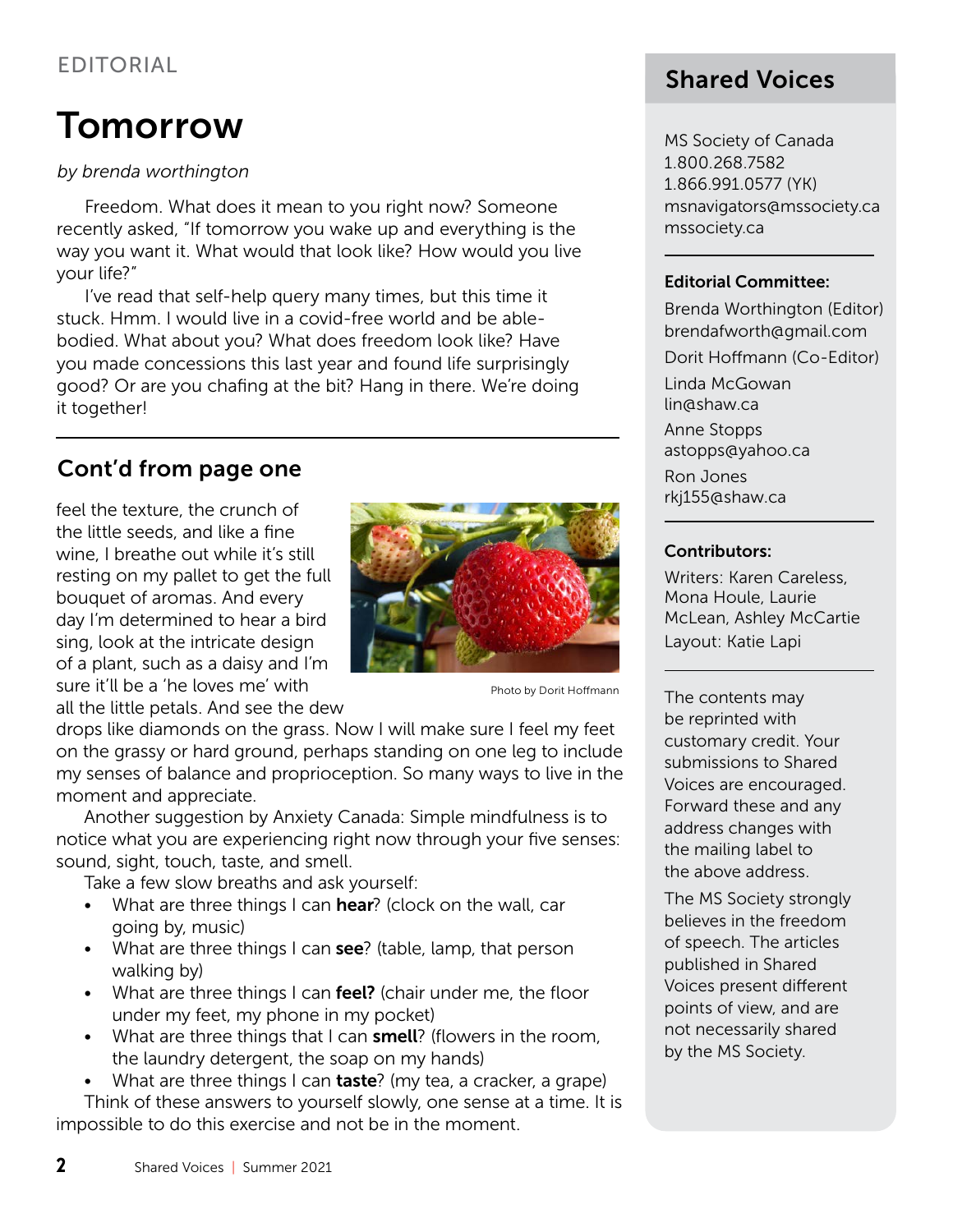### To Vaccinate or Not

#### *by karen careless, gibsons*

On a phone conversation recently with my sister, I discovered (to my horror) that she was an anti-vaccine person.

She stated that the vaccine had not been proven, was developed too quickly and she believed all vaccines were bad for your body. Injecting foreign substances into your body was not a good idea.

 I responded that millions of doses of the drugs had been given with few side effects (one in a hundred thousand chances of blood clots) that far outweighed any potential problems. Yes, the vaccines had been developed very quickly (for our benefit) by scientists and had been tested rigorously before being approved.

I riled at the belief that all vaccines are bad. How many of us have had polio, smallpox and diphtheria vaccines? I remember polio outbreaks with devastating effects; my mother recalled her neighbourhood friends dying of diphtheria, and smallpox has all but been eradicated in the world. After devastating so many indigenous peoples.

I questioned her about travel restrictions and denied access to schools that were sure to come if she remained unvaccinated. She questioned whether she needed to be immunized if everyone else was.

I responded that this might just be a selfish act on her part as none of us would be safe until the majority of people were. I would continue to wear a mask and self-distance unless it became clear who was protected and who wasn't.

I realized I wasn't going to 'win' this argument and I began to understand why she had these ideas when exploring the internet. It became clear that any position can be backed up by 'facts' and 'experts'. It is important to check out this information, find out the backgrounds and credentials of the people stating these ideas.

My sister is free to have her choice and I



She stated that the vaccine had not been proven, was developed too quickly and she believed all vaccines were bad for your body.

know she believes very strongly that her decision is the right one as do many people, but there are consequences. I will not hug her or have her in my home. I feel very sad about this because I love her and fear the possible outcome of her choice.

I don't believe she is wrong–just misguided. I recognize this is my opinion. I believe vaccines are the only way out of this disastrous situation. I really hope we can ALL be healthy and happy soon.



**To find more Shared Voices or to subscribe:**

[bit.ly/sharedvoicesnewsletter](http://bit.ly/sharedvoicesnewsletter)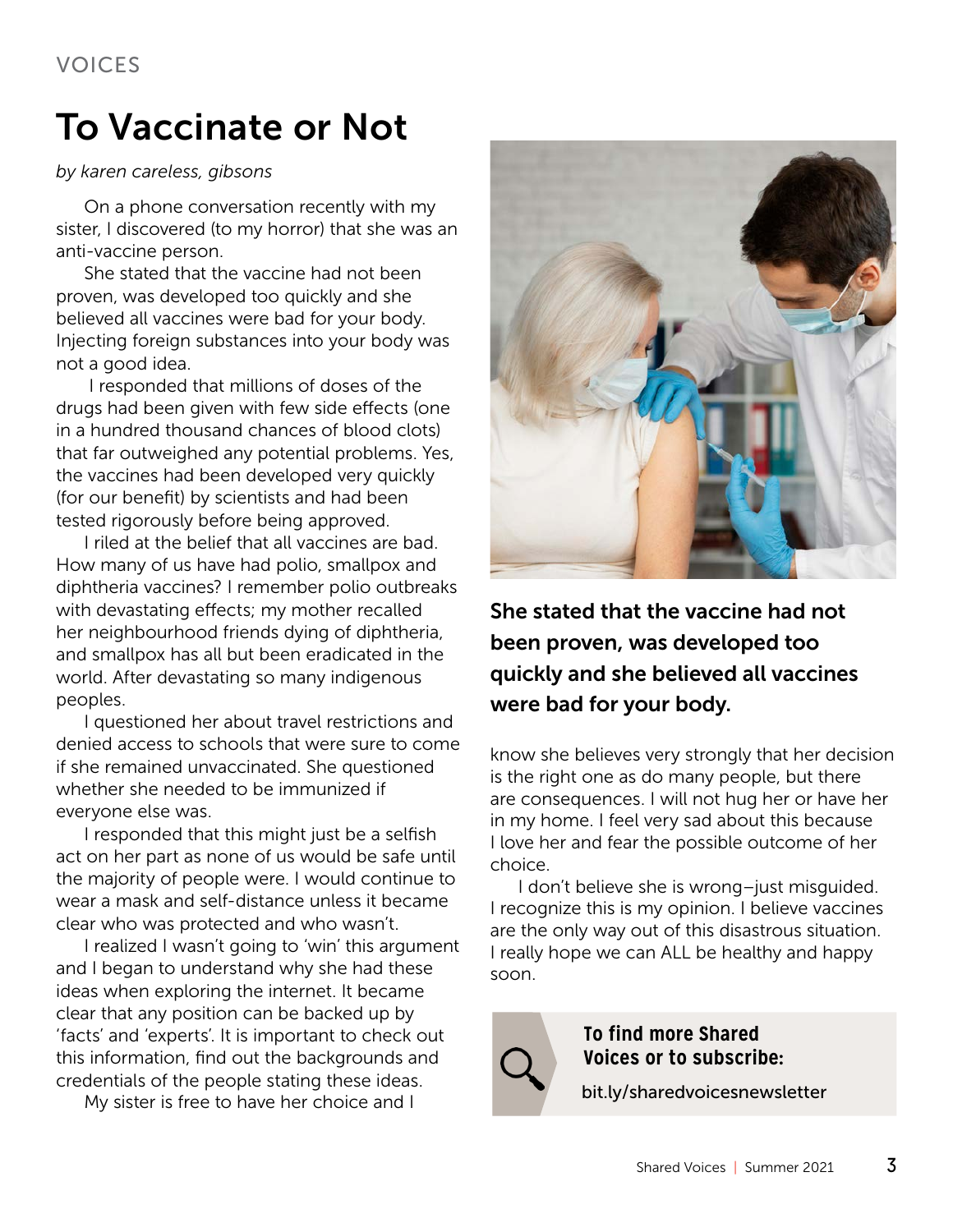#### HELPING OURSELVES

### Our Daily Bread

#### *by mona houle, victoria*

"…Give us this day, our daily bread." "Just for today." "One day at a time."

There's a theme here. But how do you live for today only when there's a hole in the water?

Multiple Sclerosis is not for the faint of heart. That's for sure.

For me physically moving was becoming slower so it took longer and longer to accomplish the same daily tasks. So much so that life had become a zillion mundane chores rolled into one giant household errand that took all day, every day. It was depressing to think about my future.

So how did I keep myself motivated?

Firstly, I had to leave the worries and cares of the big picture alone. I read somewhere to give half an hour to my overall future and then move on. So that is my guidepost. Not that I use it all the time. But I do try to trust the big picture to the big guy Himself.

Another biggie was I had to stop believing my worth was connected to my doing. I could slide right into the pit of hopelessness comparing my old with my new me. I knew the antidote to get out of myself is usually doing something for others. But that had me stumped for years, because how could I help if I simply didn't have the physical tractor to do anything? It took a while to realize there was still a lot I had to give. I could talk, cheer someone just by my appreciation of them. I could send a note of congratulations or emotionally enter into someone's plight. Sometimes, people just need your presence. I could show I cared. That I could do.

Inspiration comes in all kinds of ways –a phone call, a headline, a trigger, an echo, (something you hear more than once



Photo by mona houle

#### If I lose touch with the day, I move to the moment. It's easy to live in the past or future; it takes work to stay in the present.

from different sources). Whether it's a convincing tap on the shoulder or a strong conviction, what comes from the heart goes to the heart.

'Give us our daily bread' also gave new meaning to one day at a time. There's a story in the bible where the Israelites were in the wilderness and it rained down manna, but if they tried to store it up for the next day, it went rotten. Disappointments used to take me down for a whole day, heck the whole week, but it's rare these days. If I lose touch with the day, I move to the moment. It's easy to live in the past or future; it takes work to stay in the present. My best days are always doing a little bit of everything which make for a good mix of 'moments'.

So, I cobble together each 24-hour chunk with a kabillion well thought-out little decisions trusting if I make good on those, the big ones will take care of themselves. And so far, they have. In spades. I never dreamed life could be so good with such a bad hand.

And what of the bleak future I was dreading? It's not true. Tomorrow will be bright because today is pretty good.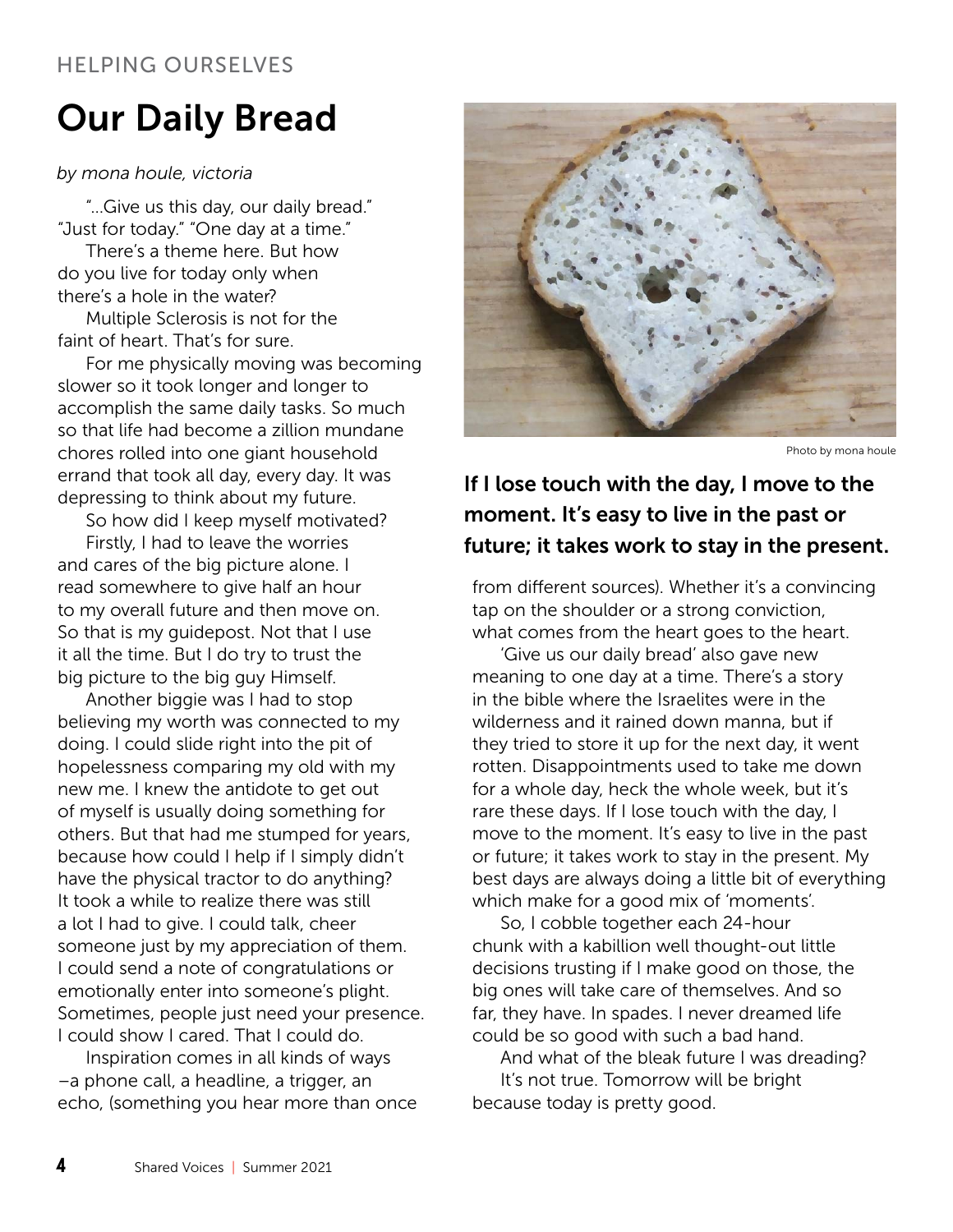### Growing in the North

#### *by laurie mclean, yellowknife nwt*

People living with MS help in May for MS Awareness month in Canada and World MS Day on the 30th. Many volunteer and donate to the Walk as awareness helps to educate and understand more about this disease. Every May, Karen S. volunteers for the Walk and for any MS events in Yellowknife.

Karan does not have MS, but she does know how much it can change your life. In December 2012 her daughter was diagnosed with RRMS, and only two months later, her husband was diagnosed with PPMS.

I sat down with Karan to discuss why she looks forward to the month, starting on her outdoor gardening by May long weekend. Her family knows she will not be seen in the house much and to look for her in the garden.

Growing up in BC and Alberta, Karan would be in the family garden every chance she got. When she moved to the NWT she continued to experiment with this long time love. Living in Yellowknife, timing is everything when starting a garden and planting requires a strategy. There was a learning curve: down South, there are 4 seasons. Up here we often skip spring and fall, and have a shorter Summer to grow. She pays close attention to the weather and the ground freeze. Never plant outside before the long weekend as it is too early and cold for the plants to germinate. While the weather may be chilly after the long weekend, there is not usually a hard frost, allowing the vegetables and fruit to survive. Summers consist of long hours of daylight and intense sun, which is like growing in fast forward.

Karan usually begins by potting her seedlings (cucumber, zucchini, tomatoes, peppers, and spaghetti squash) in April in her south facing window, then bringing them out to the green house May long weekend. Knowing what type of soil and not using



#### Living in Yellowknife, timing is everything when starting a garden and planting requires a strategy.

pesticides helps her grow a healthy garden.

Karan plants potatoes, carrots, beans, beets, broccoli, cabbage, and peas directly in the outside garden. Potatoes and carrots thrive in this climate; as underground vegetables can survive night frost. She will often let her potatoes stay in the ground until mid-September. If you can still dig into the ground, you can get a potato out. Last year Karan planted a crab apple tree and an apple tree with three delicious apples on it and she is hoping it bears fruit this summer, too.

She loves the whole process of gardening. She says having her hands deep in the dirt gives a sense of peace. It's her happy place; the rest of the world disappears. An escape. Plucking weeds is like throwing away the garbage in her life. It helped her deal with becoming a caregiver for two family members in the house. MS is an unpredictable: one day the body behaves normally, the next it refuses to listen. A roller coaster ride.

We ended our conversation with her saying there is nothing better than a fresh carrot pulled out of the dirt. I wholeheartedly agreed!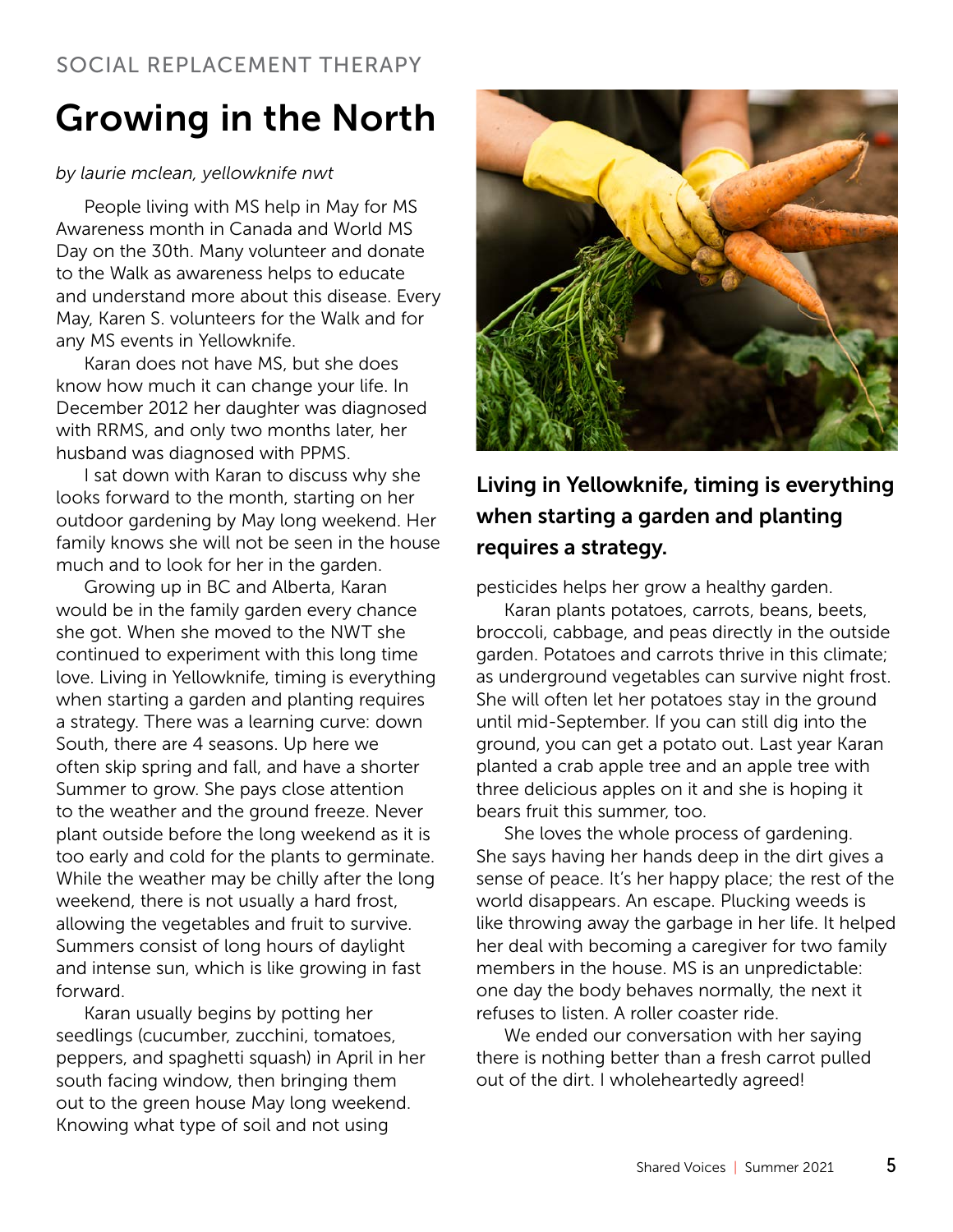## Vitamin D, the Sunshine Vitamin

#### *by linda mcgowan*

*Sunshine on my shoulders makes me happy… Sunshine almost always makes me high* —John Denver

Feeling sun on your body has a physical, mental, emotional, spiritual benefit. Vitamin D supports the serotonin production, the happiness hormone, which may also reduce symptoms of depression and anxiety and boosts brain activity. D helps your body absorb calcium, build strong bones and teeth, supports immune function and heart health.

When the sun is shining, it is recommended to have 20 to 30 minutes direct exposure. At noon, during the summer months, the sun is at its highest point, and UVB rays are most intense.

For people with MS who are heat sensitive, spending time in the sun may be challenging. Caution needs to be exercised if your skin is very sun sensitive. Perhaps you can tolerate having your hands, arms and legs exposed. You still absorb invisible ultraviolet (UVB) with the use of some sunscreen. A spray water bottle will help keep your body cool and increase your tolerance to sitting in the sun.

In the winter, it's virtually impossible to produce vitamin D from the sun if you live 37 degrees above the equator. The sun never gets high enough in the sky for its ultraviolet B rays to penetrate the atmosphere. And it requires skin exposure, though we are usually well covered.

People get less sun now, spending much more time indoors than our ancestors did. Throughout most of human history, people spent much of the daytime outdoors. At the turn of the 20th century, more than 90 percent of North American citizens lived and worked on farms.

Factors affecting how much vitamin D your body makes from the sun, include:



Illustration by Dorit Hoffmann

#### Feeling sun on your body has a physical, mental, emotional, spiritual benefit.

- weather
- time of day
- season and location
- age: you make less as you get older
- colour of skin: people with well tanned, darker skin absorb less of the sun's ultraviolet rays

It is an essential nutrient (considered a prohormone, rather than a vitamin) subject of ongoing increased interest for multiple sclerosis. Research is currently focused on the effects of its intake on MS outcomes, such as disability, brain lesions, immune cell activity, and relapse rate.

The process by which the body makes vitamin D starts when the skin absorbs UVB. Small amounts of it are found in food such as oily fish, liver, vit D-fortified cereal and dairy products, mushrooms and egg yolks. The liver and the kidneys then make a bioavailable form of it.

#### Dosage recommendations in adults:

- Under 70 years: 600 international units daily/ maximum dose 4000 IU.
- Adults Over 70 years: 800 international units daily/maximum dose 4000 IU

Enjoy the summer and get sun when you can!

*\*I am not a doctor. Check with yours for your recommended dosage.*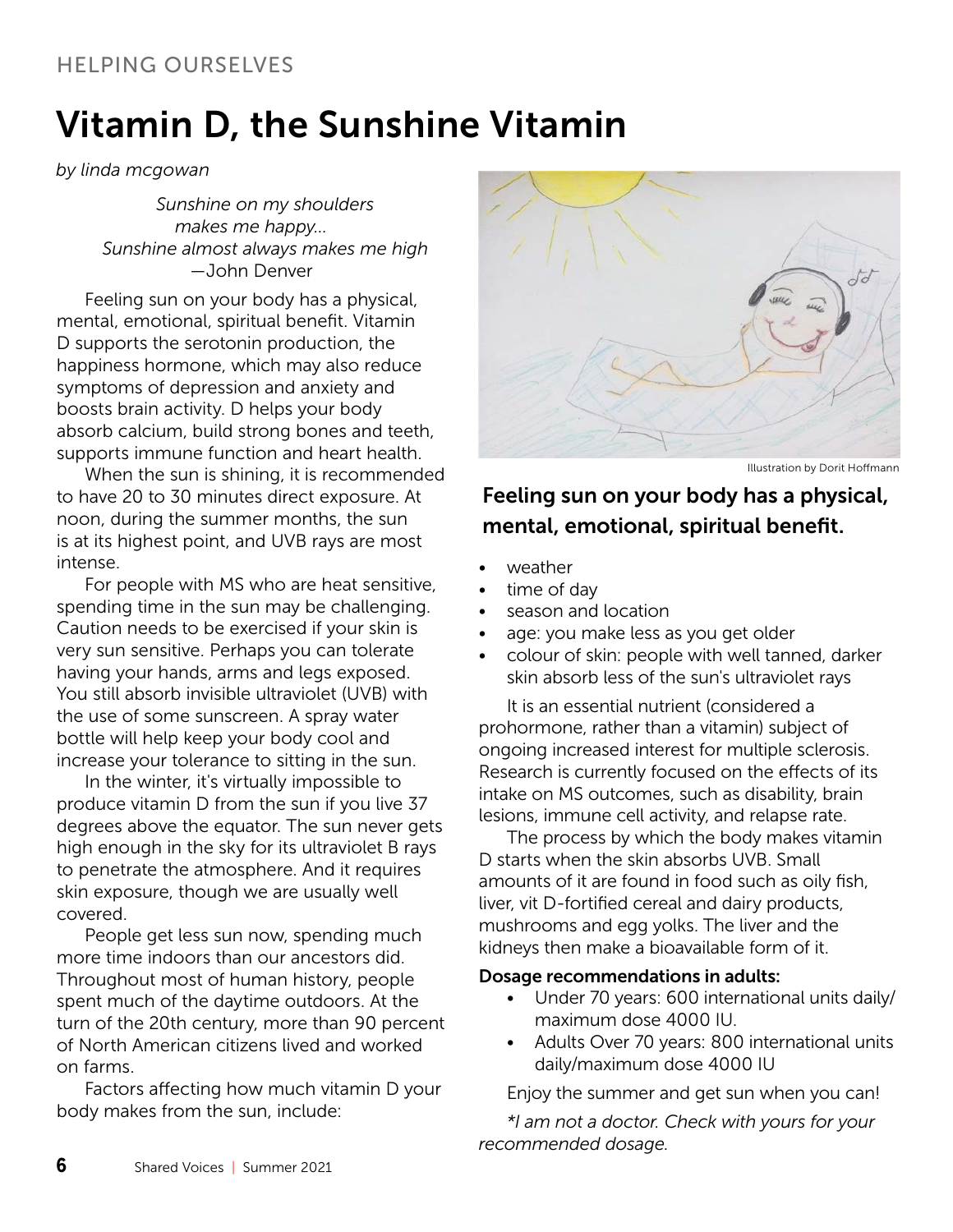### Summer Research News

*by brenda worthington*





### Megal Trial in UK

In a world-first "mega-trial", UK experts will test a range of drugs already approved for other illnesses for the treatment of multiple sclerosis (MS). [bit.ly/UKmegatrial](http://bit.ly/UKmegatrial)

#### Potential Myelin repair

Researchers at the University of Buffalo have identified "SULF2," a molecule involved in cell signaling, as a possible target for strategies to promote the repair of myelin, the substance that surrounds nerve fibers. [bit.ly/myelinrepairstrategy](http://bit.ly/myelinrepairstrategy)

Cell Reports. Due to differences in sex chromosomes, certain immune cells





#### cause more severe disease in males than females, according to a new study in a mouse model of MS. The findings could help to explain why biological

Possible reason of severe MS in men

#### males with MS tend to have more severe disease. [bit.ly/maleimmunecells](http://bit.ly/maleimmunecells) Potential clue answers women's MS susceptibility over men's

Lower intestinal fatty acids may contribute to MS in women. Certain fat molecules produced by gut microbes, which have protective immunesuppressing effects and may protect against MS, are lower in women than in men, a case-control study has found. These findings may explain the greater MS susceptibility observed in women, the scientists said. [bit.ly/shortchainfattyacids](http://bit.ly/shortchainfattyacids)





#### Fatigue study

The prevalence of fatigue continues to be high among people with MS despite significant progress over the years in therapies that change the course of the disease, a large survey study in Norway found. The findings also show that the frequency of fatigue is higher in women and associated with anxiety, depression, and daytime sleepiness. bit.ly/msandfatique

#### Do we need eight glasses of water?

Researcher examines the body's need for water. [bit.ly/exercisescientistexplains](http://bit.ly/exercisescientistexplains)



#### When we can fly again

Sandra Gualtieri is disability rights activist with cerebral palsy. She created an airplane seat for people with disabilities in hopes of alleviating some of their travel discomfort. [bit.ly/customairplaneseat](http://bit.ly/customairplaneseat)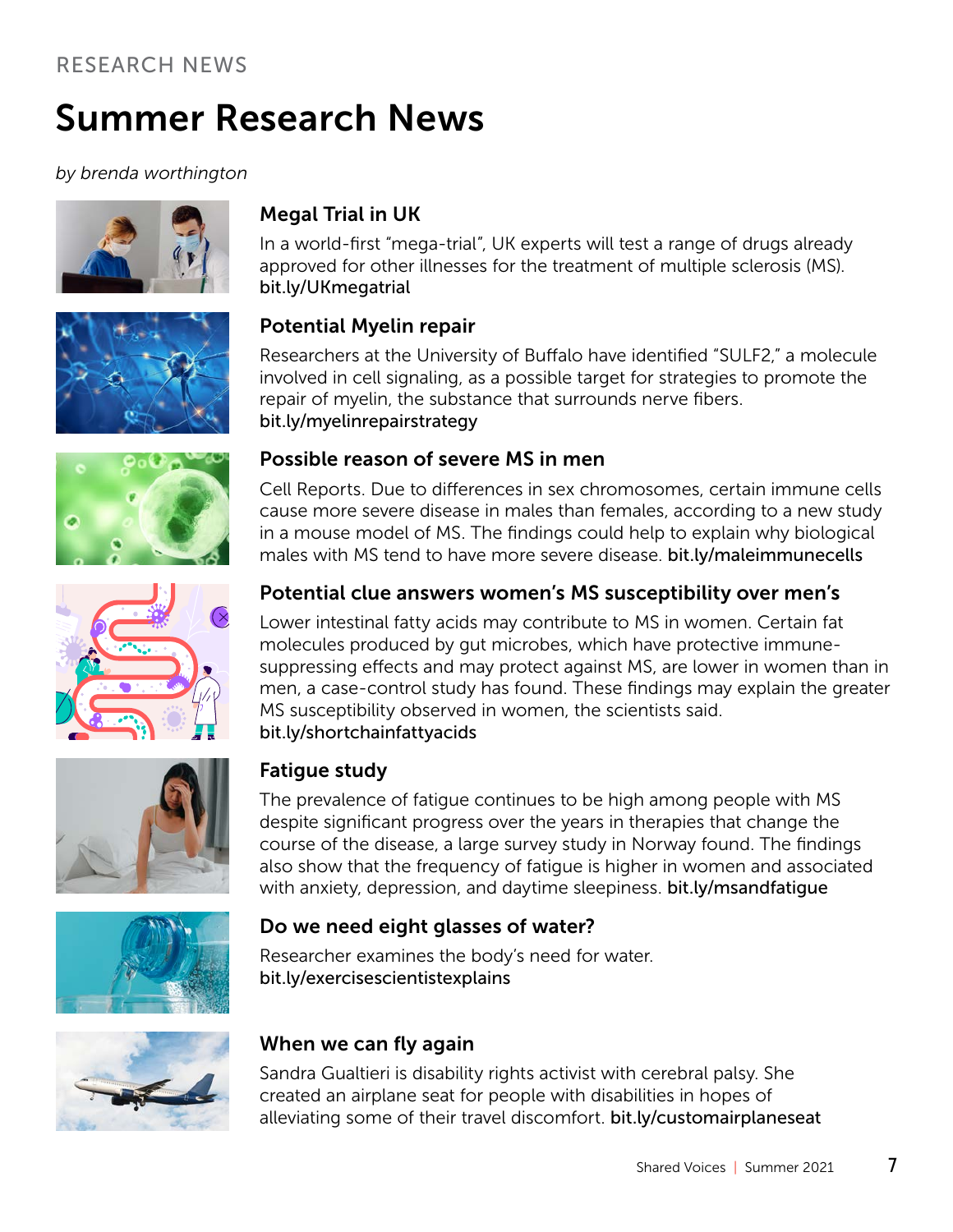#### IN & ABOUT

#### *by sv editorial board*

Since 2020, our interaction with the arts, zoos and aquariums have been impacted, but all is not lost. Now we have virtual opportunities.



#### Free Zoo and Aquarium Tours **Art**

Vancouver Aquarium [vanaqua.org/live-cams](http://vanaqua.org/live-cams )

#### Monterey Bay Aquarium

Keep an eye on the aviary, coral reef, kelp forest and so much more with Monterey Bay's 24-hour live cams. There's even a shark cam for those who love to live on the edge. [bit.ly/montbayaquarium](http://bit.ly/montbayaquarium)

#### Houston Zoo

Plenty of habitats at the Houston Zoo include a live webcam, so you and the kiddos can enjoy watching every fourlegged creature frolic, from gorillas to rhinos to ants. [bit.ly/houstonzoowebcam](http://bit.ly/houstonzoowebcam)



#### San Diego Zoo

Live cams give you a peek into all kinds of exhibits, featuring apes, elephants, giraffes, polar bears, tigers and more 24/7. [kids.sandiegozoo.org/videos](http://kids.sandiegozoo.org/videos)

#### WildEarth

This site focuses mainly on wildlife cameras across the globe, of large predatory birds to watering holes and wolf dens. Some of the cameras have been broadcasting live for more than two decades. [wildearth.tv](http://wildearth.tv)

#### Explore.org

This is the world's leading philanthropic live nature cam network and documentary film channel. [explore.org](http://explore.org)



#### The Louvre

For the first time ever, the richness of the Louvre collections are available online. [collections.louvre.fr/en](http://collections.louvre.fr/en)

#### Georgia O'Keeffe Museum

Five virtual exhibits walk you through the inspiration behind Georgia O'Keeffe's greatest works. [bit.ly/okeeffemuseum](http://bit.ly/okeeffemuseum )

#### Getty Museum

With over 25 online exhibits, the J. Paul Getty Museum is loaded with color and history. [bit.ly/gettymuseumonline](http://bit.ly/gettymuseumonline)



#### Disability Foundation Vancouver

Booking for hiking, kayaking, paddle boarding and sailing is now open. The number of volunteers will be limited per hike and following COVID protocols. It is going to be much like last year—all hikes in Pacific Spirit Park: once a week down to Spanish Banks.

604.688.6464 [disabilityfoundation.checkfront.com/reserve](http://disabilityfoundation.checkfront.com/reserve)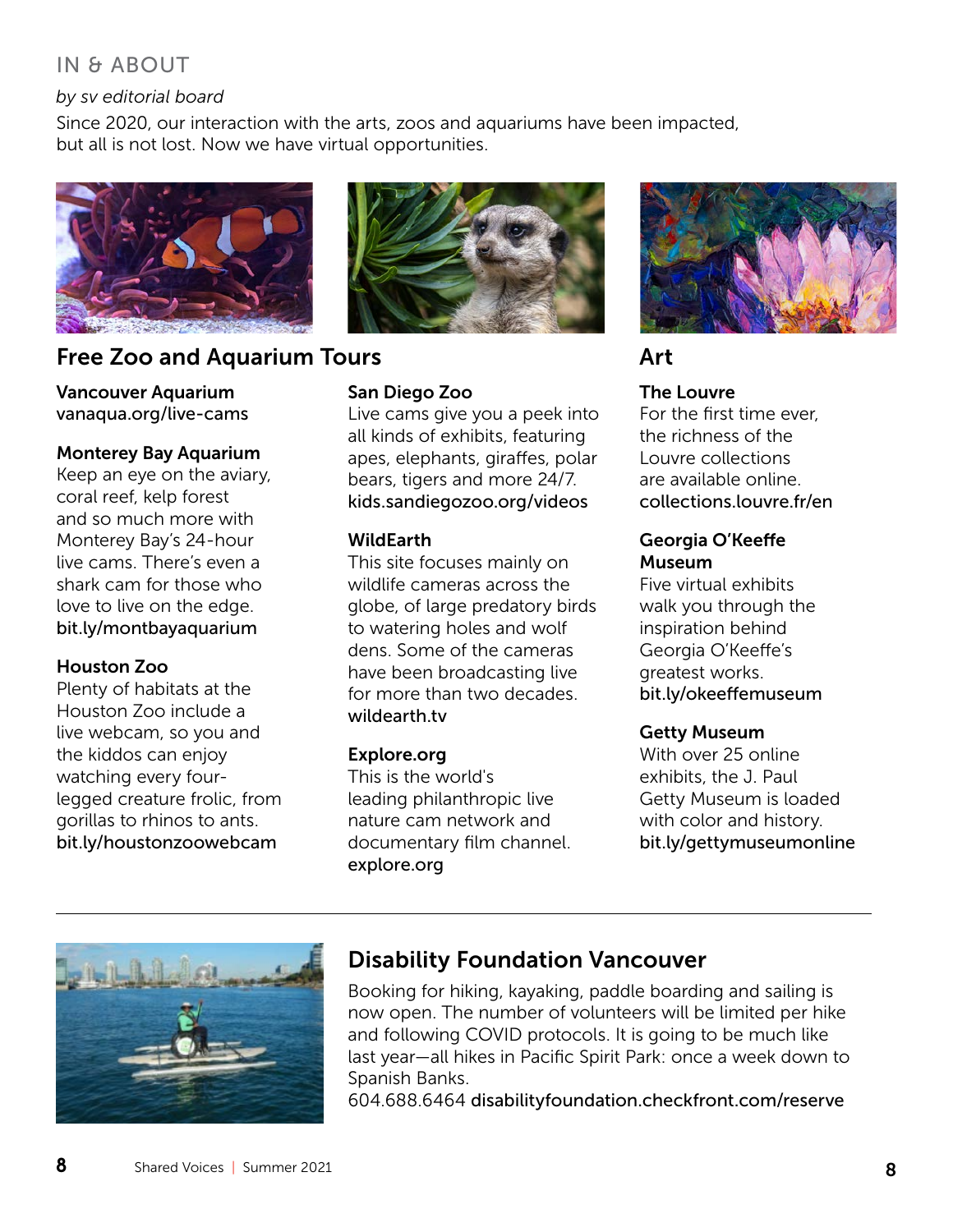### Balancing Act

*by brenda worthington*



I was intrigued to see proprioception and balance considered senses on Dorit's cover piece, and looked for sites that married them with MS. The exercise group I liked, already has specific ones.

For me, it was the MS Gym, [bit.ly/msgym](http://bit.ly/msgym) However, there are many others:

- Health Central offers graphics alongside exercise instructions [bit.ly/healthcentralbalance](http://bit.ly/healthcentralbalance)
- Healthline shows a short video of each exercise along with written instructions. [bit.ly/healthlinebalance](http://bit.ly/healthlinebalance)
- Britain's MS Trust gives animated figures and offers a downloadable PDF. [bit.ly/msbalanceexercises](http://bit.ly/msbalanceexercises)
- Practical Fitness for MS offers a video demonstration. [bit.ly/msfitnessbalance](http://bit.ly/msfitnessbalance)

This shows four of many. Isn't it good that technology brings so many sites in any language? Take a look, if balance is your issue.

## Kids Say the Funniest Things

*by linda mcgowan*



Illustration by Katie Lapi

My four grandchildren have only known me as a grandma who walks on wheels. When we go on excursions, and I am using my power chair, there are always heated discussions about whose turn it is to ride on the back of the chair.

On one such adventure, I offered this option to my youngest grandson. "Do you want to ride along the long flat sidewalk or the shorter uphill climb to the Skytrain?" He chose the first option but when we got to the base of the hill, he was reluctant to relinquish his position to his sister. She exclaimed "but it's my turn!".

His immediate response was "Why does grandma always get a turn?"



**Connect!** Receive our e-newsletters electronically,  just click on the link to sign up:

- BCY: [bit.ly/bcy\\_enews](http://bit.ly/bcy_enews)
- ABNWT: [bit.ly/ABNWT\\_enews](http://bit.ly/ABNWT_enews)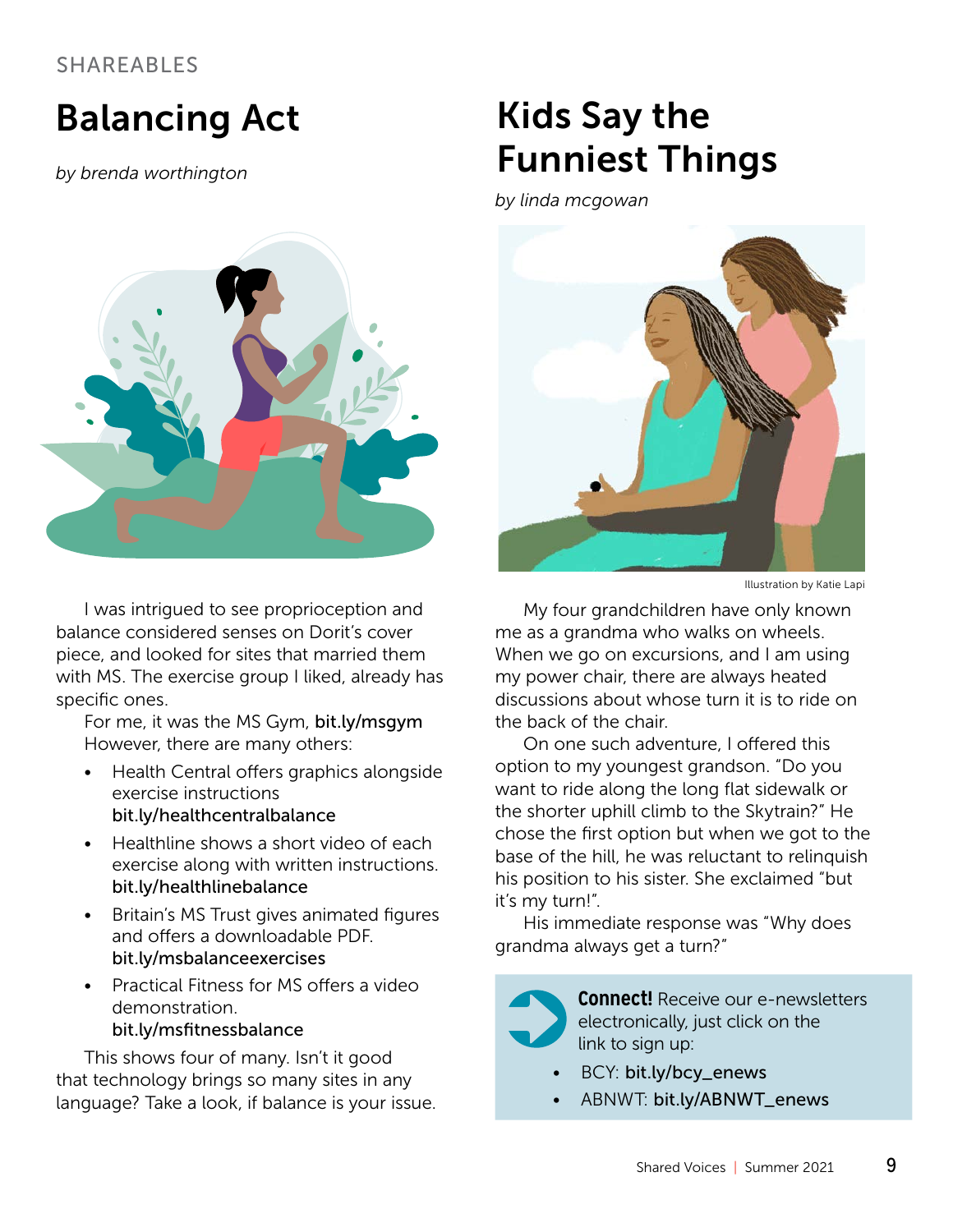## MS Bike

#### *by linda mcgowan & ashley mccartie*

Canada has one of the highest rates of multiple sclerosis in the world. Bikers are riding to change that.

In 2020, people hit the road, trainer or stationary bike, for the first time virtually connected for a cycling experience that will never be forgotten. Their chant was 'let's make a difference; go the distance' and they did.

This event has been raising funds and awareness in BC for over 20 years. This season thousands of participants across the country will come together online introducing new virtual experiences, as we encourage our cyclists to participate in kilometer challenges, and connect through our Strava MS Bike Club ([strava.com/clubs/](http://strava.com/clubs/msbike) [msbike](http://strava.com/clubs/msbike)), Ride with GPS routes. and the MS Bike Facebook Group ([bit.ly/msbikefacebook](http://bit.ly/msbikefacebook)). We're also introducing a new MS Bike app feature that allows participants to challenge one another and link their cycling (indoors or outdoors) to their fundraising. In addition, after careful consideration and engagement with our MS Bike community we are cautiously planning five in-person, 1-day MS Bike events across Canada with capacity caps and numerous safety protocols in place. Visit [msbike.ca](http://msbike.ca) to register for your local event and details.

We will unite all participants in a nationwide event on September 18th that will include cycling experiences and live streaming.

Claudine P. Bourgaize has a long history with MS and the Bike Tours.

As a teenager she volunteered to help feed people with MS in Trois-Rivières, Québec. When she moved to BC in 1993, Claudine was looking for a way to do more to help. She often returned to Trois-Rivières to visit Carole, who has MS. Claudine rode annually in the tour from 1997 to 2000, then she took a break in favour of mountain biking.

In December 2007, Claudine was diagnosed with MS. Together with her husband they decided to do the MS Walk in 2008. In 2009, Claudine renewed her friendship with the Bike Tour and continues to participate. She says, "The uncertainty with the MS Bike Tour in 2020 did not stop me. I started my fundraising as usual and I had decided to ride no matter what. I hand made wood projects for the silent auction but it got cancelled with COVID-19. I decided to use them for draws to encourage people to donate. I made a



*Our bibs. My husband is a private pilot and I am his co-pilot. We reversed the role for the bike tour!*

map of quiet streets and parks starting from our house (60A avenue) all the way to Langley (224th street) using as many parks as possible. I bought my favorite snacks from the bike tour to bring with me: berry juice, banana and strawberry licorice. I also made for myself a bib and one for my husband who always rides with me. I made sure I took with me pictures of people with MS that I know. I ride for them!

We chose to ride on Friday, July 24th because the weather was better than over the weekend and the traffic would be lighter. We took the time to stop to pet goats, horses and a pony. We had our lunch under the wing of an airplane in a farmer's field from where we take off and land. Yes, you read well. We are renting an airplane and we are taking off and landing from that field, it is fun! Rob took more pictures than usual because we were riding on our own. I used them to write a little story to send to all of my donors and grasped the occasion to thank them for their support.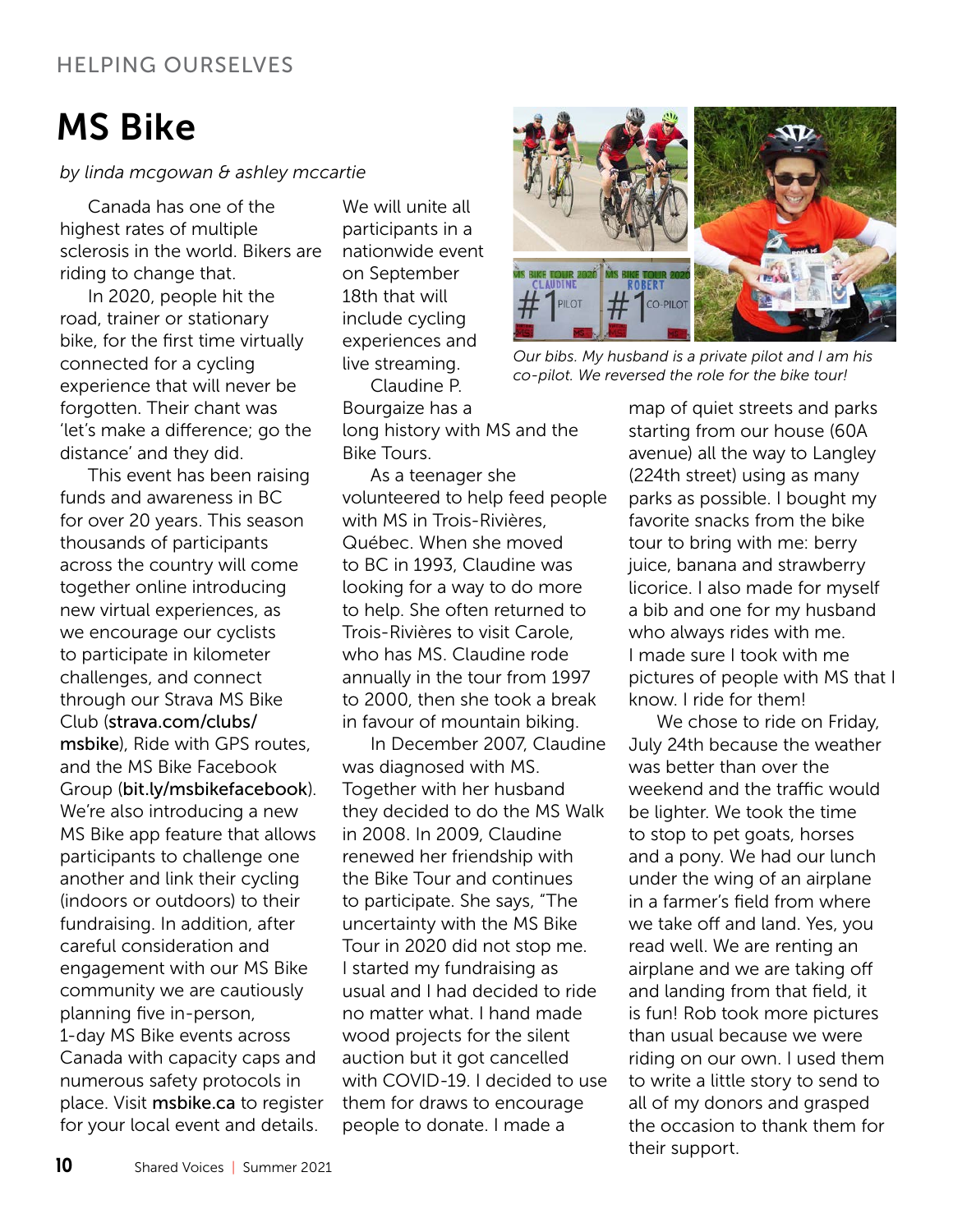#### MS SOCIETY NEWS

### Call for 1:1 Peer Support Volunteers

"Throughout my lifetime, my dad's incredible strength and resilience in his MS journey has inspired strength in me. Now, I volunteer at the MS Society as part of a community who understands what type of tenacity that truly takes, and with the hope of sharing his journey to remind others of what they are capable of.

Volunteering reminds me that nobody is alone–no matter how many times we may feel lonely on this journey. Everyone experiences each element of MS differently, but there is a sense of comfort in solidarity. This program has been a wonderful opportunity to help people by sharing my experiences of having a parent who lived with the disease.

Since it is phone and online-based, I am still able to reach out to people affected by MS without leaving my house. I encourage others to volunteer for 1:1 Peer Support to connect with their MS community and support those who are unable to go out, even when these trying times are over. We are always better when we stick together."

–Shannon, in loving memory of her father, who lived with MS.

*The MS Society of Canada needs volunteers to share their unique experiences, challenges, and successes to support individuals affected by MS and their loved ones through the 1:1 Peer Support Program. You can live in any community across Canada, volunteer from your home, and communicate in ways and times that work best for you and your match. We are currently in need of volunteers who live with MS, as well as caregivers. Sign up by contacting peersupportprogram@mssociety.ca or 1.800.268.7582 x3149. More information at mssociety.*ca.



#### KNOWLEDGE NETWORK



#### **Have questions about multiple sclerosis? Ask an MS Navigator**

#### • Information about MS, symptom management and the latest research

- Help navigating health and community services
- Practical assistance finding income and employment support, financial planning and more

#### **MS Navigators are available Monday– Friday to anyone in Canada from 8am–8pm ET.**

#### 1.844.859.6789

[msnavigators@mssociety.ca](mailto:msnavigators@mssociety.ca) [mssociety.ca/msnavigators](http://mssociety.ca/msnavigators)